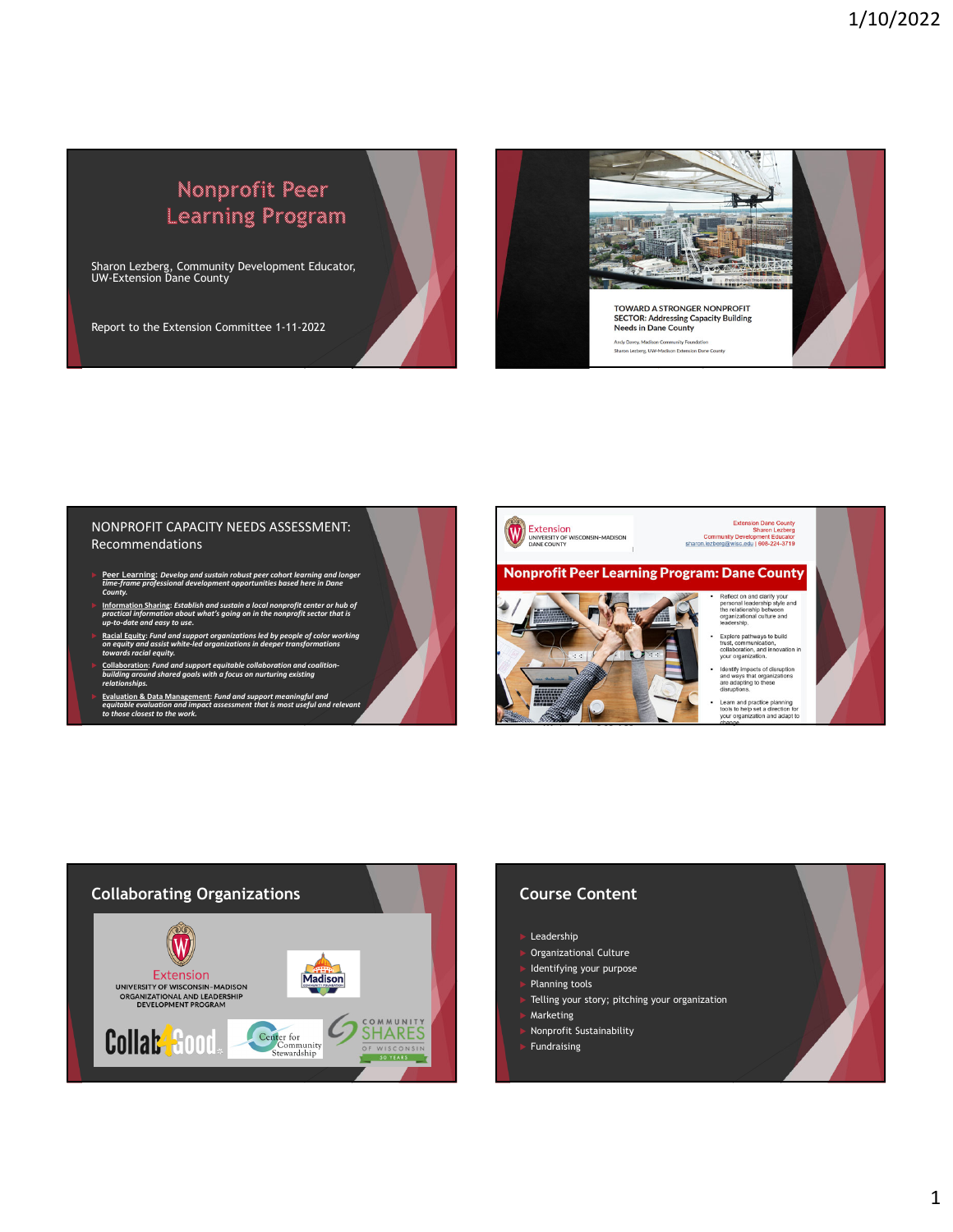# **Asynchronous & Synchronous Learning**

- Asynchronous: UW-Madison Canvas platform content focused/
- 
- Background materials
- Worksheets
- Links to resources
- Synchronous: focus on peer learning
- Discussions about materials
- 
- Peer support Outside speakers

0 · • canaxaiscedultourne(27635)<br>Wilmoren · <mark>II</mark> Edmion · <mark>II</mark> Edmion.Dea Co. · <mark>II</mark> UX'lytem.Adlan. · 9 Gogistleys · ● Belgestagth · III Conneira resor. · III Cale Conny Com. · I**II** Edite O  $\equiv$  EXT CDI-012  $\mathcal{N}_k$  Edit $\qquad$  ( Dane County Nonprofit Peer Learning Program Unit 2 | Using Pla Unit 3 | Telling Your Story and Ma Unit 4 | Sustainability

- 
- lession 2.2 I Intro of Unit 2, we will look at too
- 
- 
- 

### || Pre and Post Session Activit

- $n 2.1$
- k & Michael Jr. (2 videos 07:11 and 03:50
- 
- 
- 
- 
- 
- 
- 

| <b>Identity Statement - Worksheet</b>                                                                             |                                             |  |
|-------------------------------------------------------------------------------------------------------------------|---------------------------------------------|--|
| Components of Identity<br>Statement                                                                               | [X Organization's] identity statement       |  |
| We advance our mission of                                                                                         | [type in mission or purpose statement here] |  |
| and seek to (our impact                                                                                           |                                             |  |
| over the next X # years):                                                                                         |                                             |  |
| By serving (customers)                                                                                            |                                             |  |
| In (Geographic area)                                                                                              |                                             |  |
| Through (programs or<br>services)                                                                                 |                                             |  |
| And emphasizing our<br>competitive advantage(s) of                                                                |                                             |  |
| We are sustainable by<br>(funding sources)                                                                        |                                             |  |
| Our Internal actions,<br>relationships with<br>stakeholders, and program<br>design are guided by our<br>values of |                                             |  |
| The vision that we are<br>working toward is                                                                       |                                             |  |

|                      | Tell a story about an event in your life that led you to your dream of starting your organization, or that led you to the work you currently do.           |
|----------------------|------------------------------------------------------------------------------------------------------------------------------------------------------------|
| Welcome:             | (This check-in will give you the opportunity to refine the important skill of telling your story as well as tie into our conversations about your<br>WHY.) |
|                      | 1) Review Group Agreements                                                                                                                                 |
| Review:              | 2) Discuss Readiness Checklist:                                                                                                                            |
|                      | · What did you observe about your own responses?                                                                                                           |
|                      | . What was observed in the Canyas discussion comments?                                                                                                     |
|                      | · What areas should we explore further?                                                                                                                    |
|                      | Finding your WHY (purpose):                                                                                                                                |
| Discussion:          | . Review key concepts and the importance of clarifying your WHY.                                                                                           |
|                      | . Watch the Michael Jr. video together (Know Your Why)                                                                                                     |
|                      | . Discuss your reflections on the videos (Simon Sinek and Michael Jr.).                                                                                    |
|                      | Developing your WHY/purpose statement:                                                                                                                     |
|                      | . In small groups, we will discuss your responses to the Find Your Why pre-work worksheet. You will have an opportunity to receive and                     |
| Activity:            | provide feedback among peers.<br>. Next, we will dive deeper by creating a WHY statement using the in-session worksheet.                                   |
| <b>WHY Statement</b> | · Peer groups will reconvene for additional feedback.                                                                                                      |
|                      | · As a group, we will reflect on the process together.                                                                                                     |
|                      |                                                                                                                                                            |

### **Community Instructors**

- Nasra Wehelie, Empathy 4 Equity
- Araceli Esparza, Midwest Mujeres & DEI consultant
- Harry Hawkins, Nehemiah Center for Urban Leadership Development
- Jen Hense, Urban Ecology Center
- Sabrina Madison, Progress Center for Black Women
- Tom Linfield & Angela Davis, Madison Community Foundation
- Nancy Vue-Tran, Freedom Inc.
- Brian Juchems, GSAFE